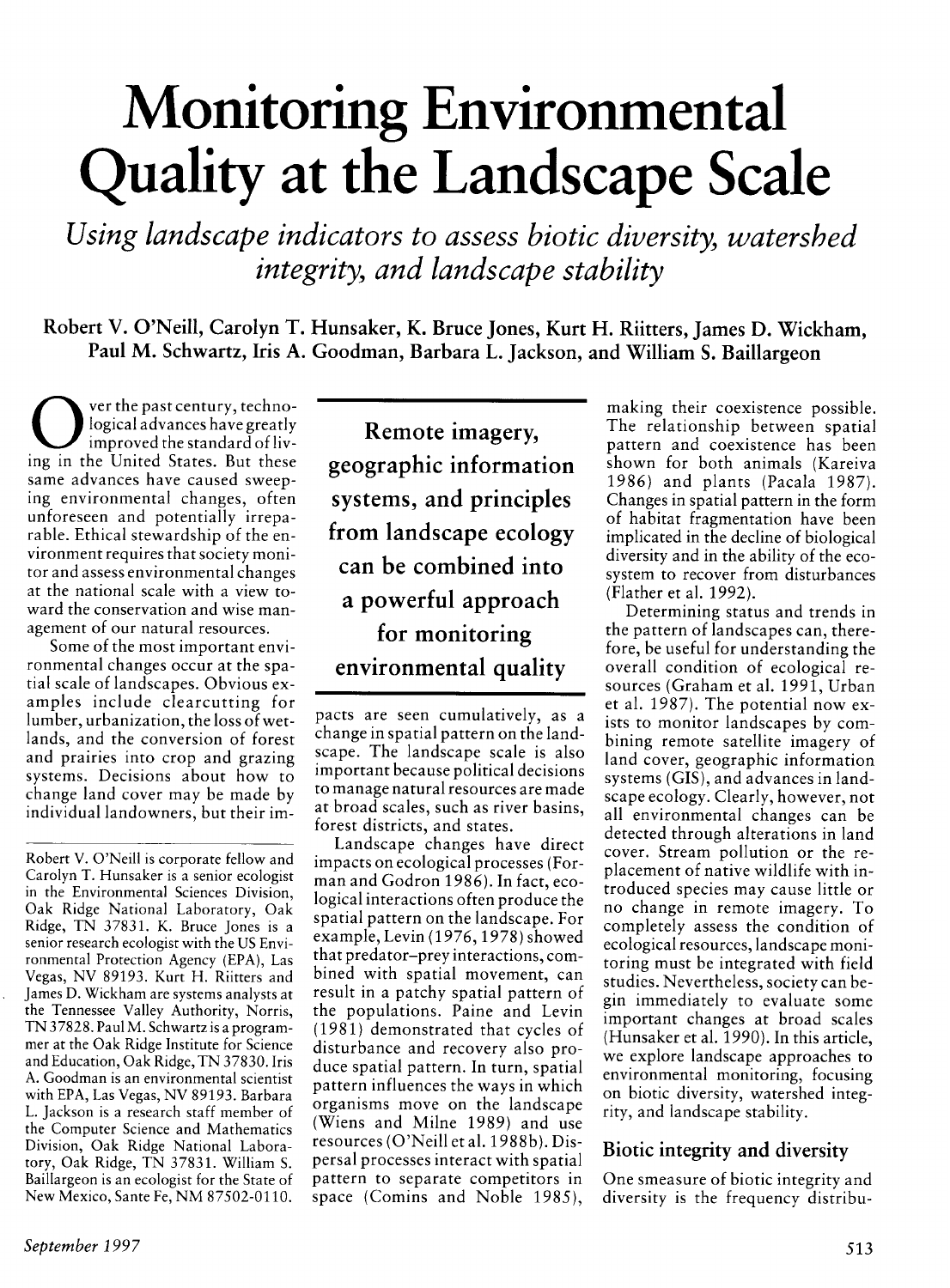tion of patch sizes of natural vegetation. The most important cause of species loss and the subsequent reduction in species diversity is the loss of habitat. The remaining habitat becomes fragmented into patchesdistinct stands of natural vegetation surrounded by land subject to human uses, such as agriculture or urban development. The loss of connecting corridors between the stands of natural habitat cause the patches to become isolated (Forman and Godron 1986). As corridors are lost and habitat becomes disconnected, disturbances can cause local extinctions. Patches that are isolated from seed sources and dispersal pathways have difficulty recovering from disturbances (Wiens 1985).

Some spatial arrangements of patches may be particularly vulnerable to fragmentation. Isolated habitat may be configured in a longitudinal pattern, like a string of pearls. Examples include alpine tundra along ridgetops of the Rockies, dune vegetation along beaches, and granite outcrops. Removal of a single patch may split the entire habitat in two, if the gap exceeds the dispersal ability of the populations.

## **Watershed integrity**

Water quality depends on the landscape's ability to collect and purify water. In addition, intact natural vegetation helps to reduce or control floods and retain soil. With a decrease in natural vegetation (e.g., forests, wetlands, and prairies) comes an increased potential for future water quality problems (Hunsaker and Levine 1995). Land uses within a watershed can account for much of the variability in stream water quality (Omernik 1977). Planting crops on slopes greater than 3%, for example, increases the risk of erosion (Wischmeier and Smith 1978). Both empirical studies and models have established the causal relationship between watershed characteristics and nutrient and sediment loads to streams (Levine et al. 1993). For example, a drastic change in vegetation cover, such as clearcutting in the Pacific Northwest, can almost double runoff (Franklin 1992).

Hydrologically active areas-areas within a watershed that produce surface runoff-are often associated with riparian and wetland habitats. Intact riparian areas are associated with high water quality (Karr and Schlosser 1978, Lowrance et al. 1984, 1985). Riparian habitat functions as a "sponge," greatly reducing nutrient and sediment runoff into streams (Peterjohn and Correll 1984).

#### **Landscape resilience**

Landscape resilience refers to the rate at which vegetation on the landscaoe recovers after a disturbance. As habitat is fragmented, distances increase to source areas that provide seeds and animal migrants needed for recovery. For example, northern hardwoods normally take 60-80 years to replace biomass and nutrients that are lost in harvesting (Likens et al. 1978). However. this recovery time is significantly increased if distances to seed sources are increased or if topsoil is lost through erosion. Therefore, resilience can be related to the distance between patches.

Experience with erosion in the American plains and desertification in the African Sahel demonstrates that critical thresholds exist in landscape pattern. Beyond these thresholds, positive feedbacks can take over that drive the landscape into new, undesirable configurations (Schlesinger et al. 1990). For example, Grover and Musick (1990) have shown that grazing and climate interact to allow shrubs to encroach on natural grasslands. Shrubland encroachment, in turn, causes accelerated wind erosion, which prevents a stable recovery to grasslands even in the absence of grazing pressure.

#### **Indicators of landscape status**

To quantify the relationship between spatial pattern and ecological functions, it is necessary to develop simple metrics that quantify landscape pattern. These metrics can then be correlated with specific aspects of ecosystem function. Changes in spatial metrics are, therefore, indicators of changes in the ecological condition of the landscaoe.

Indices based on information theory (O'Neill et al. 1988a) and fractal dimension (Milne 1992) summarize basic features of the pattern. A variety of such metrics have been applied to landscape monitoring and assessment (Hunsaker et al. 1994, Riitters et al. 1995). For example, the metric of dominance (O'Neill et al. 1988a) indicates the extent to which the landscape is dominated by a single landcover type. That of contagion expresses the probability that land cover is more "clumped" than the random expectation (Li and Reynolds 1993). Finally, the fractal dimension of patches indicates the extent of human reshaping of landscape structure (Krummel et al. 1987), because humans create simple shapes, whereas nature generates complex configurations. A fractal dimension index can be calculated by regressing the log of the patch perimeter against the log of the patch area for each patch on the landscape. The index equals twice the slope of the regression line. In addition to these general measures of pattern, specific indicators can be suggested for each of the landscape properties discussed above.

Biotic integrity and diversity. The simplest indicator of biotic integrity is the total change in land cover. Changes in natural vegetation cover reflect the loss of wildlife habitat (O'Neill et al. 1992b). One method to assess land cover would be to ask: How does the present land cover compare with the cover that would be in a region if humans were not present? Figure 1 compares Kuchler's (1964) map of potential natural vegetation with Loveland et al.'s (1991) estimate of current vegetation. which was taken from Advanced Very High Resolution Radiometer (AVHRR) satellite imagery (1 km<sup>2</sup> resolution) and augmented with data on urban areas (ESRI 1994). Kuchler defined potential natural vegetation as the vegetation that would exist if humans were removed from the scene and plant succession was completed. Figure 1 uses Omernik's (1987) 13 aggregated ecoregions to compare Kuchler's and Loveland's maps. In addition, Kuchler's 117 cover classes and Loveland's 167 classes were aggregated to the same seven classes: rangeland, forest, wetland, barren, cropland, water, and urban. The comparison reveals that mountainous areas have largely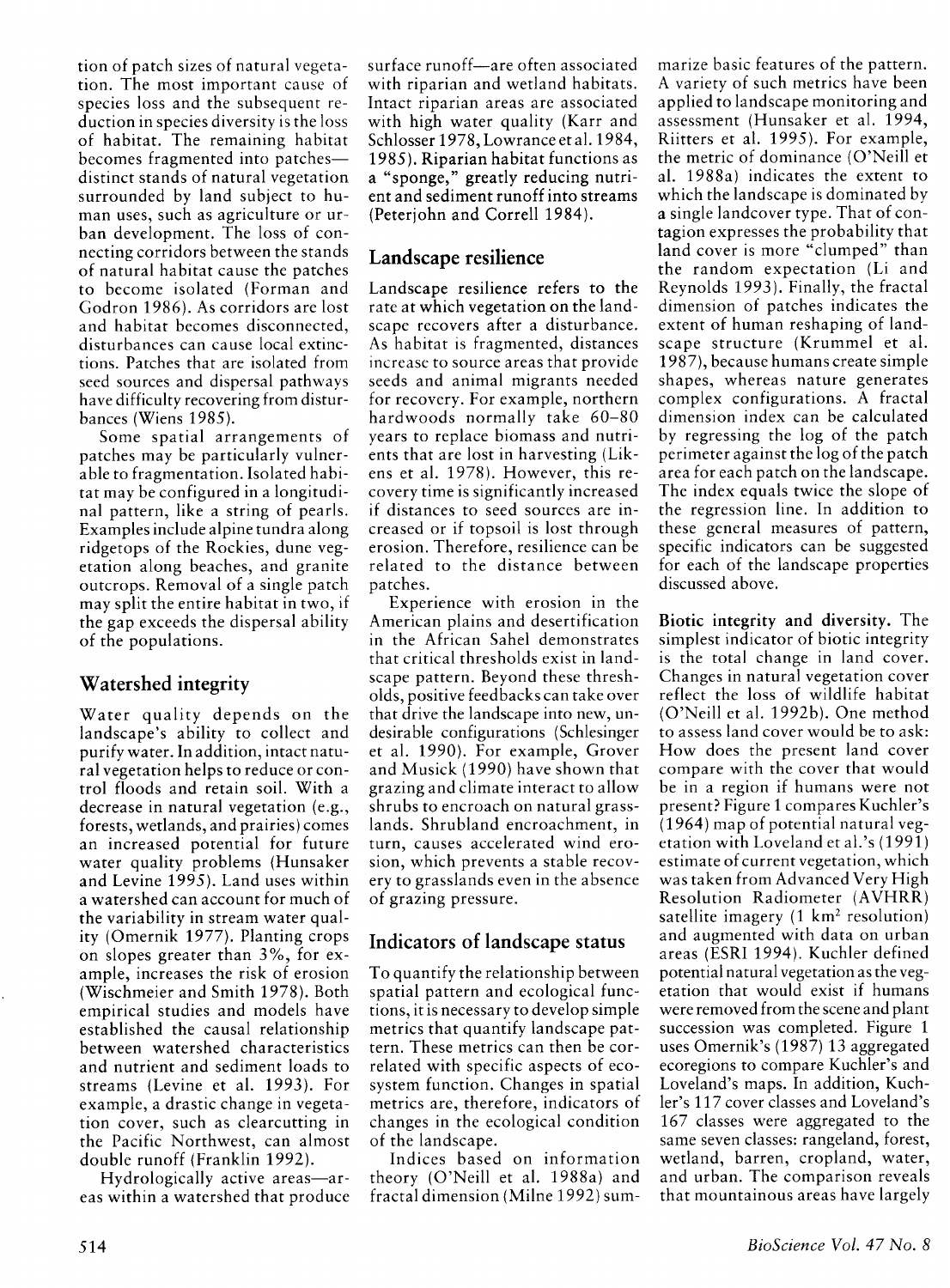retained natural vegetation, whereas the Atlantic and Gulf Coastal areas, the Midwest, and the central valley of California all show the effects of extensive agriculture and urban development.

Beyond simple change in cover, much of the influence of landscape pattern on ecological processes is due to the spatial configuration of patches (Franklin and Forman 1987, Kareiva 1986). For example, fragmentation of a landscape into many isolated patches has been shown to reduce native biodiversity (Saunders et al. 1991. Wiens 1985). As the distribution of patch sizes changes, the landscape becomes more hospitable to some species and less hospitable to others (Wiens and Milne 1989). The mean. variance. and skewness of the patch size distribution become potential indicators of species change.

The freauencv distribution of distances between patches is another indicator of biotic integrity. Nearest-neighbor distances are related to risks incurred by wildlife moving across open areas. Another indicator of change through time would be the number of miles of new roads. Roads fragment the landscape and have an immediate impact on wildlife mortality. Another metric of biotic integrity is the loss of corridors between patches of natural habitat. Wildlife use these corridors to move among resource patches (Mwalyosi 1991).

The length of forest edge on a landscape is also an important indicator of the integrity of wildlife habitat (Gardner et al. 1991). The forest edge forms a unique habitat that is favored by many species. In addition, the ratio of patch size to edge length can be significant. For example, cowbirds on forest edges are brood parasites on warblers and other birds that nest in the forest interior (Harris 1988, Terborgh 1992). Forest patches must be sufficiently large so that warbler nest sites are far enough from edges that cowbirds cannot find them.

Status and trends in landscape potential for specific wildlife can also be quantified (Danielson 1992). Consider a "window" the size of an organism's home range. Within the window are found a variety of habi-



Figure 1. Potential loss of native biodiversity in ecoregions of the United States (Omernik 1987) due to land use conversion and habitat loss. The map compares Kuchler's (1964) potential natural vegetation with Loveland et al.'s (1991) current vegetation analysis. See text for details.

tat requirements, such as vegetation mixture, edge, and available water. By placing the window over a corner of the landscape map, it is possible to determine whether the land covers that are within the window meet all habitat requirements. The window could then be moved systematically over the map, yielding an overall indicator of the status of the landscape for this organism. **A** suite of windows for individual species, guilds, or populations could be designed by adjusting the resolution of the data, the size of the home range window, and the habitat requirements. This approach provides a simple indicator of the impact on wildlife of a change in landscape pattern.

Another potential indicator uses an imaginary organism moving randomly across the landscape, one map unit at a time. The organism steps freely (probability  $= 1.0$ ) onto natural vegetation, and less freely (probability *cc* 1.0) across clearings, agriculture, or other land uses. By releasing many organisms in a computer simulation, allowing each to take a large number of steps, and recording the number of times a site is visited, it is possible to evaluate how organisms will use a landscape configuration. This approach is particularly valuable when remote imagery indicates a change in landscape pattern. The modeling results then allow one to hypothesize what populations of wildlife might be affected by the change.

Humans themselves can be affected by changes in landscape configurations. For example, human recreation is an important use of the natural vegetation areas on the landscape. Changes in land cover, particularly in the vicinity of urban centers, can mean a tangible loss of environmental quality to the human population. Figure 2 illustrates how remotely sensed land cover could be applied to assess the utility of the landscape for recreation. Circles of 150 km diameter were drawn around the 25 largest metropolitan areas in the United States, and an estimate of recreation potential was obtained by dividing the number of people who live within each census area by the total area of natural land cover (AVHRR data). As Figure 2 shows, urban communities differ by a factor of five or more in their opportunity to experience and enjoy natural areas.

Another indicator of biotic integrity can be developed by weighting individual landcover changes. One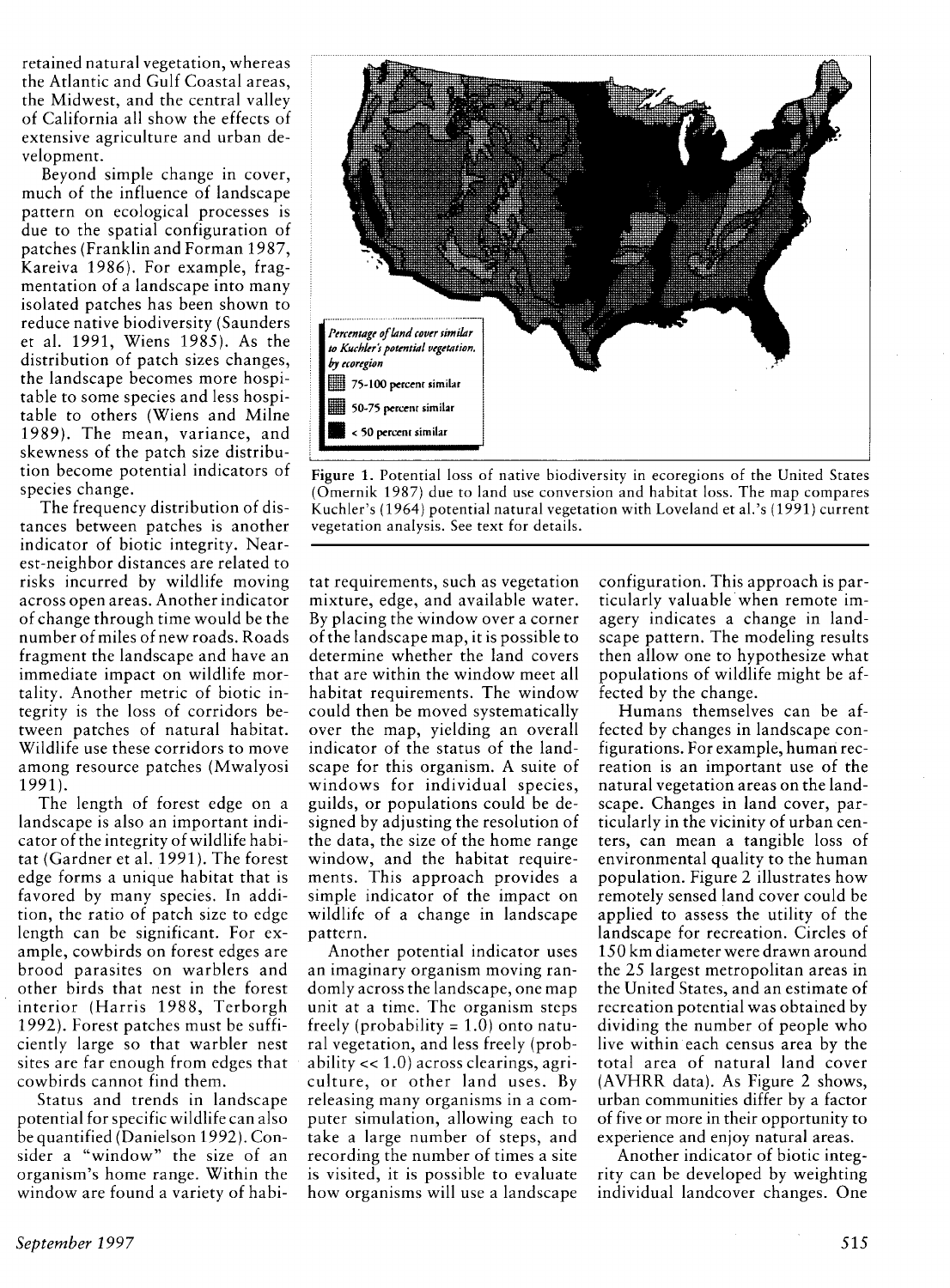

Figure **2.** Potential for recreation in natural areas near urban centers in the United ity. Nitrogen, phosphorus, turbid-States. Circles with 150 km radii are drawn around the 25 largest metropolitan ity, temperature, and intragraveldisareas, and the number of people per km<sup>2</sup> of natural vegetation is given. Natural land solved oxygen are all indicators of cover includes forest, rangeland, wetland, and water. lotic condition (MacDonald et al.



Figure **3.** Watershed integrity in the United States as indicated by total nitrogen concentration (NCONC) in surface waters. Estimates are based on the relationship between land cover and nitrogen concentrations established by Omernik (1977) and land cover from Loveland et al. (1991). Data are from the US Geological Survey's Water Resource Regions (Seaber et al. 1984).

might, for example, apply a greater weight to a change that fragments a large patch. Similarly, a change could be multiplied by the probability of forming a barrier to animal movement or distrupting a corridor. It would be important to distinguish between 100 map units scattered randomly and 100 map units in a line, forming a new barrier to animal movement. Individual transitions can also be weighted by characteristics of the entire landscape. In an area with little wetland (or riparian or critical habitat), loss of a habitat site is more important than in a region where this land cover is abundant. Weighting the original data introduces a bias into the analysis, however. Caution must be used with such biased indicators to prevent the weighting, rather than the original cover data, from dominating the analysis.

Watershed integrity and water qual-1991). The first four correlate closely<br>with landscape properties (e.g., land cover, topography, and soils). **A** significant proportion of the nutrient and sediment load in streams enters through runoff from the surrounding landscape. The correlations between landscape properties and lotic condition suggest indicators that relate spatial pattern to water quality (Hunsaker and Levine 1995, Omernik et al. 1981). That is, across a region, increases in agriculture and urban land cover or decreases in natural vegetation indicate a potential for water quality problems.

Figure 3 demonstrates that total nitrogen concentration in surface waters can be estimated from the proportion of agriculture and urban lands on a watershed. Estimates of nitrogen concentration are summarized by US Geological Survey's Water Resource Regions (Seaber et al. 1984) and are based on empirical studies by Omernik (1977) applied to current land cover (Loveland et al. 1991). Figure 3 show that the Tennessee valley and western water resource regions have low nitrogen concentrations (0.0-0.8 mg/l), indicating intact watershed vegetation. The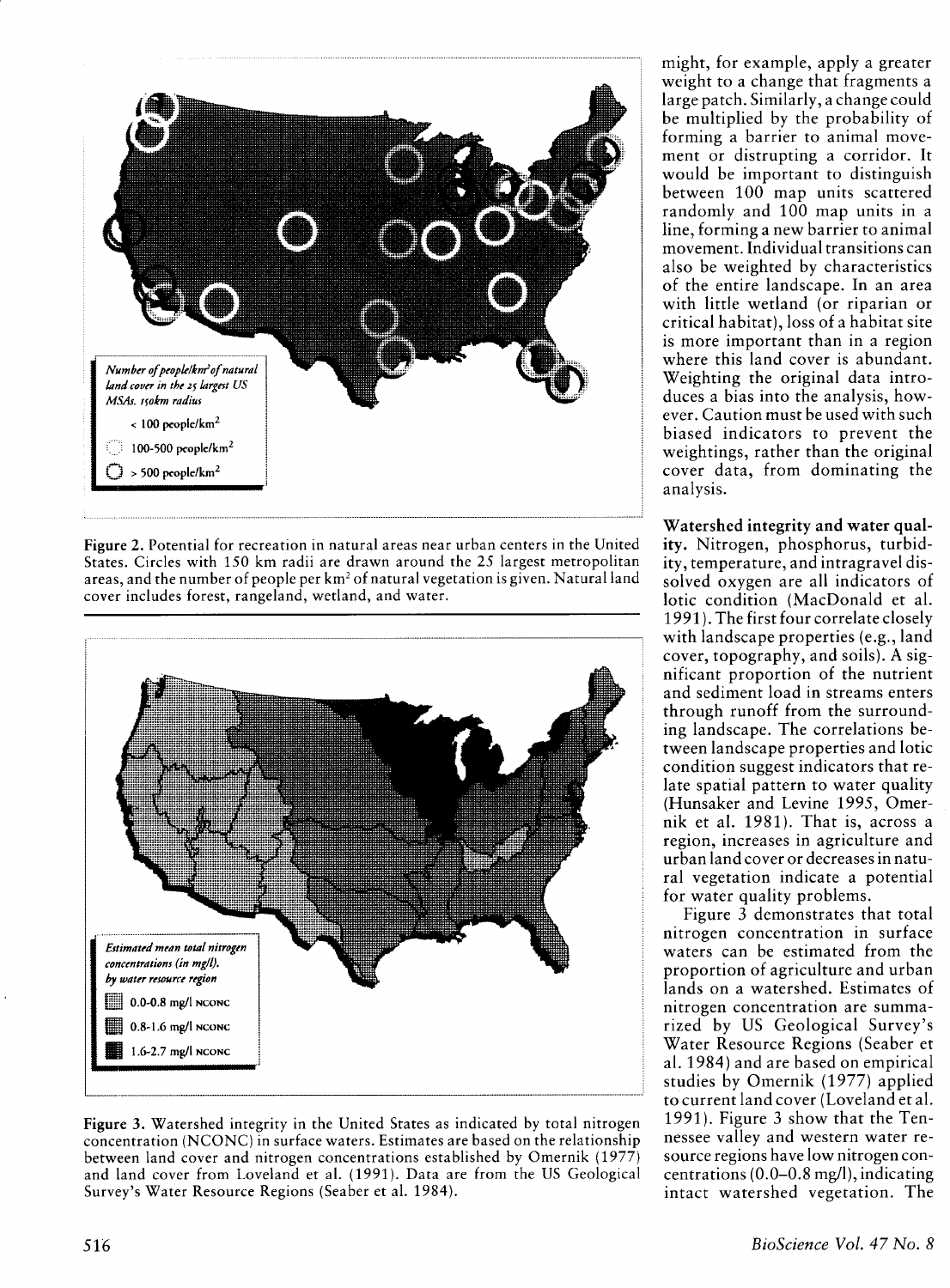Great Lakes and upper Midwest have the poorest watershed integrity (nitrogen concentrations are 1.6-2.7 mg/l). For comparison, nitrogen concentrations of  $0.01-1.2$  mg/l have been reported for undisturbed headwater streams in Oregon (Brown et al. 1973), and of 0.002-0.018 mg/l for an undisturbed hardwood watershed in North Carolina (Swank 1987).

A more refined indicator of watershed integrity might weight land cover by distance to streams, soil type, and slope calculated from digital elevation models. Such an indicator could also take into account the loss of riparian zones, which are important for maintaining water quality in streams (Naiman and Décamps 1990). Possible indicators include changes in width of riparian zones weighted by slope or miles of riparian zone that are narrower than desirable. Similar indicators might be loss of wetlands or formation of contiguous agriculture adjacent to a stream or lake. For example, a landcover change that increases contiguous agriculture along a stream could be weighted more heavily. Once again, however, great care must be taken in using weighted indicators to prevent inherent bias from overwhelming the analysis.

A second type of watershed indicator might focus on the potential for undesirable hydrologic events. A flood indicator could include vegetation cover, slope, and surficial geology. Because hydrologic pathways are altered by road surfaces (Franklin 1992, Swift 1987), a change in miles of road, types of road (width, surface type, and intensity of use), and number of intersections between roads and streams could be used as indicators of flood potential.

Landscape fragmentation. Percolation theory (Gardner et al. 1987, Stauffer 1985) provides a framework for assessing landscape resilience by defining thresholds of habitat coverage (Gardner et al. 1992). Simulation studies have shown that on a random map, portrayed as an array of square pixels, the critical value for percentage cover is 59.28%. **At** this value, there is an abrupt increase in the probability of finding a continuous habitat corridor across the land-



Figure 4. Estimate of landscape sustainability for each of the states in the United States using natural landscape connectedness and the theoretical percolation threshold of 60%. Natural land cover includes forest, rangeland, wetlands, and water. Landcover data are from Loveland et al. (1991).

scape. If percentage cover is reduced below this value, the landscape becomes dissected into isolated patches. The resource utilization scale is derived from percolation theory and measures the scale at which an organism must operate to use the resources on a fragmented landscape (O'Neill et al. 1988b). Percolation theory also permits estimates of diffusion rates and of a percolation backbone, which is defined as the fewest steps needed to traverse the landscape.

Percolation theory is also useful for monitoring the potential for disturbances to spread across the landscape (Turner 1987). Specifically, if disturbance-prone land cover is higher than the threshold value (approximately  $60\%$ ), a disturbance may be able to spread throughout the landscape (Gardner et al. 1989, 1992). By combining epidemiology theory with percolation theory, it is possible to calculate the probability that a disturbance or pest will spread or become endemic (O'Neill et al.

1992a).<br>Figure 4 illustrates how the con-Figure 4 illustrates how the con-<br>con- been disrupted. For example, the<br>cept of percolation threshold can be<br>process of plant competition might applied to broad-scale monitoring of determine the spacing of individual the environment. AVHRR cover data trees. The regular spacing of the trees<br>(Loveland et al. 1991) was used to then appears as a distinct scale of

determine for each state whether total natural cover is above or below the 60% threshold. Although a state may seem a strange unit for reporting ecological data, we used a political unit to emphasize how broadscale assessments might influence political decisions. This politically oriented map shows that along the East Coast and in the central United States, a highly connected natural landscape has been fragmented by agriculture and urban areas. Such an assessment might motivate political action in these regions.

In addition to percolation thresholds, scale theory may provide additional tools for landscape monitoring. For example, empirical studies (O'Neill et al. 1991a, 1991b) have confirmed the prediction from hierarchy theory (O'Neill 1988, 1989, O'Neill et al. 1986. 1989) that landscapes should show pattern at distinct scales (Turner et al. 1991). Disruption of this scaled structure, that is, the loss of pattern at one scale, means that ecological processes that determined that scale of pattern have process of plant competition might then appears as a distinct scale of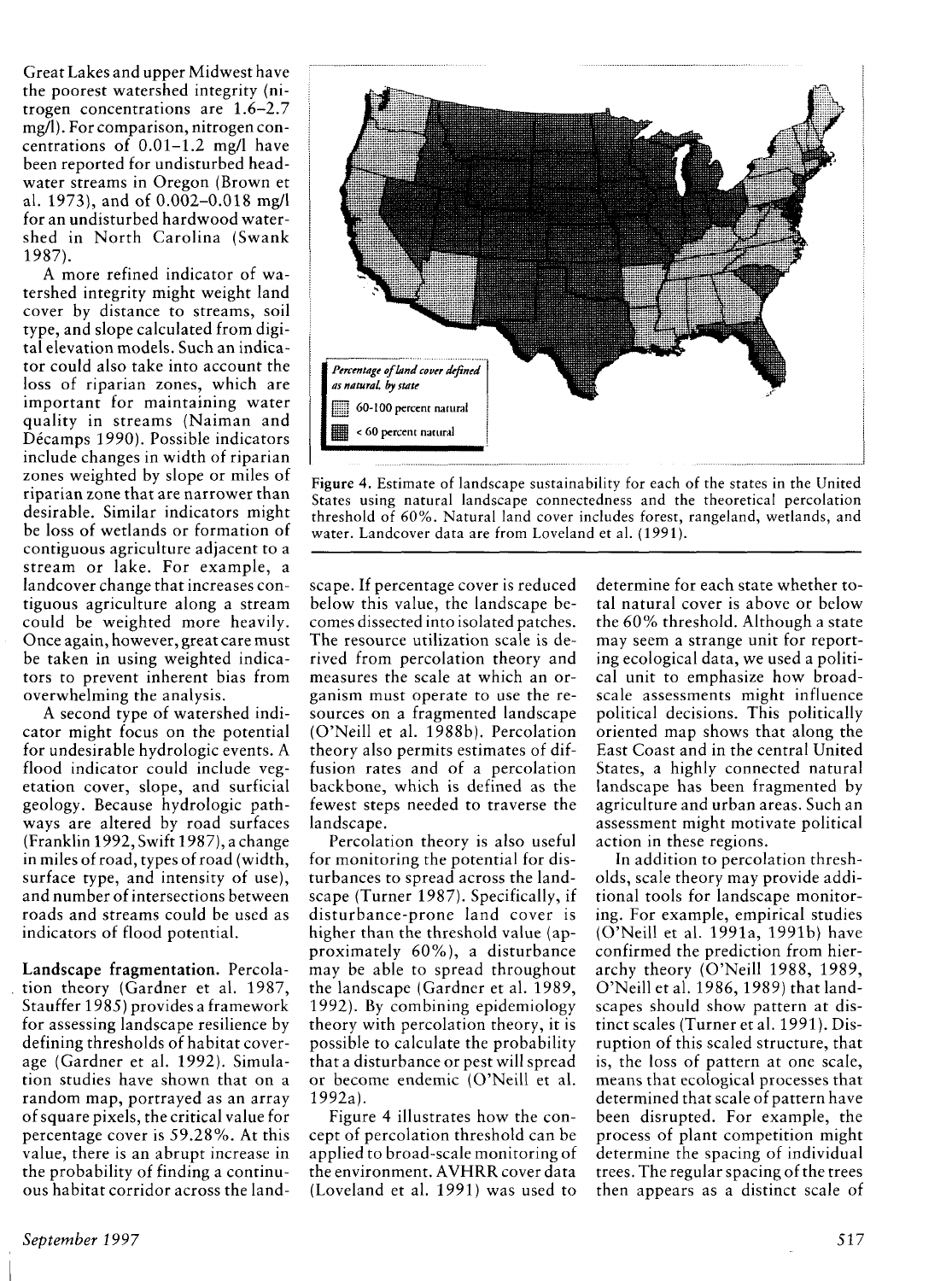pattern on the landscape. If the process of competition is disrupted, perhaps by an introduced species, the regular spacing disappears and so does the distinct scale of pattern. By analyzing the number of scales from remote imagery, therefore, it should be possible to determine whether the underlying ecological processes have been disrupted.

The relationship between landscape scales and ecological function has been demonstrated by Holling (1992), who took advantage of the close relationship between vertebrate body size and home range to establish that body sizes can be related directly to landscape scales. Animals with large body sizes utilize resources over a large home range and respond to coarse scales of pattern on the landscape. Small animals have small home ranges and respond only to fine scales of pattern. Holling's work makes it possible to relate the loss of a landscape scale to the risk of losing a guild of vertebrates that depend on that particular scale of resource distribution.

### **Landscape approaches: limitations and potential**

In this article, we have illustrated how remote imagery, GIS, and principles from landscape ecology can be combined into a powerful approach for monitoring environmental quality over large regions. This approach supplements, rather than replaces, finer-scaled monitoring. For example, detailed monitoring in specific areas will remain critical to assess and control point-source pollution. But assessing and controlling non-point source pollution, which often results from landcover changes, will require novel, broad-scaled approaches.

Figures 1-4 illustrate what can be accomplished by a landscape monitoring approach. The figures are based on coarse (1 km' resolution) AVHRR imagery; finer scales of remote imagery will be needed to implement many of the pattern indicators discussed in this article. The figures are also based on imagery for a single point in time, whereas the real power of the landscape approach lies in quantifying changes and trends in large-scale patterns through time. The analysis of finer-scaled remote

imagery at successive points in time will permit a more complete assessment of environmental quality. The Environmental Protection Agency's Environmental Monitoring and Assessment Program is currently focused on acquiring, classifying, and making available the additional finescaled remote imagery that can fulfill the potential for landscape monitoring that is only hinted at in our figures.

Considerable research remains to refine and test the landscape monitoring approach. As we have demonstrated, many potential indicators can be proposed; however, multivariate analysis of available indicators (Riitters et al. 1995) show that many of these are highly correlated. In addition to finding a small number of statistically independent metrics, it will be necessary to test the sensitivity of the indicators to measurement and classification errors before they can be considered to be reliable measures of change.

Research is also needed to identify ecological systems that are particularly sensitive to spatial disturbances. Even a casual observer can observe how small alterations in natural land form result in major changes in aridland vegetation. The basic research need is to establish the sensitivity of landscapes to landcover change so that the impact of a measured change in spatial pattern can be evaluated in terms of a potential change in environmental quality.

Despite the many research questions that remain, the potential for a landscape monitoring approach remains exciting. Despite its limitations, the landscape approach is practical within current technologies and less expensive than approaches using only ground-based surveys. Moreover, it focuses directly on the habitat loss that is a critical component of society's impact on the environment. With continued research and advances in technology, landscape monitoring can reach the same levels of efficiency and accessibility that we have come to expect from routine monitoring of the weather.

#### **Acknowledgments**

Research funded in part by the United States Environmental Protection Agency (EPA) through interagency agreement DW89936104-01-0 with Oak Ridge National Laboratory, interagency agreement DW64935962- 01-0 with the Tennessee Valley Authority, and cooperative agreement CR-819549-01-5 to the Desert Research Institute. The Oak Ridge National Laboratory is managed by Lockheed Martin Energy Research, Inc., under contract DE-ACO5- 840R21400 for the Department of Energy. This is Oak Ridge National Laboratory Environmental Sciences Division Publication nr 4680. This work has not been reviewed bv the EPA, and no official endorsement should be inferred. The authors wish to thank S. Timmins, of Analysas Corp., for his developmental work on GIs programs.

#### **References cited**

- Brown GW, Gahler AR, Marston RB. 1973. Nutrient losses after clear-cut logging and slash burning in the Oregon Coast Range. Water Resources Research 9: 1450-1453.
- Comins HN, Noble IR. 1985. Dispersal, variability, and transient niches: species coexistence in a uniformly variable environment. American Naturalist 126: 706-723.
- Danielson BJ. 1992. Habitat selection, interspecific interactions and landscape composition. Evolutionary Ecology 6: 399-411.
- [ESRI] Environmental Systems Research Institute. 1994. The digital chart of the world. Redlands (CA): Environmental Systems Research Institute.
- Flather CH, Brady SJ, Inkley DB. 1992. Regional habitat appraisals of wildlife communities: a landscape-level evaluation of a resource planning model using avian distribution data. Landscape Ecology 7: 137- 147.
- Forman RTT, Godron M. 1986. Landscape ecology. New York: John Wiley & Sons.
- Franklin JF. 1992. Scientific basis for new perspectives in forests and streams. Pages 25-72 in Naiman RJ, ed. Watershed management. New York: Springer-Verlag.
- Franklin JF, Forman RTT. 1987. Creating landscape patterns by forest cutting: ecological consequences and principles. Landscape Ecology 1: 5-1 8.
- Gardner RH, Milne BT, Turner MG, O'Neill RV. 1987. Neutral models for the analysis of broad-scale landscape pattern. Landscape Ecology 1: 19-28.
- Gardner RH, O'Neill RV, Turner MG, Dale VH. 1989. Quantifying scale-dependent effects of animal movement with simple percolation models. Landscape Ecology 3: 217- 227.
- Gardner RH, Turner MG, O'Neill RV, Lavorel S. 1991. Simulation of the scale-dependent effects of landscape boundaries on species persistence and dispersal. Pages 76-89 in Holland MM, Risser PG, Naiman RJ, eds. The role of landscape boundaries in the management and restoration of changing